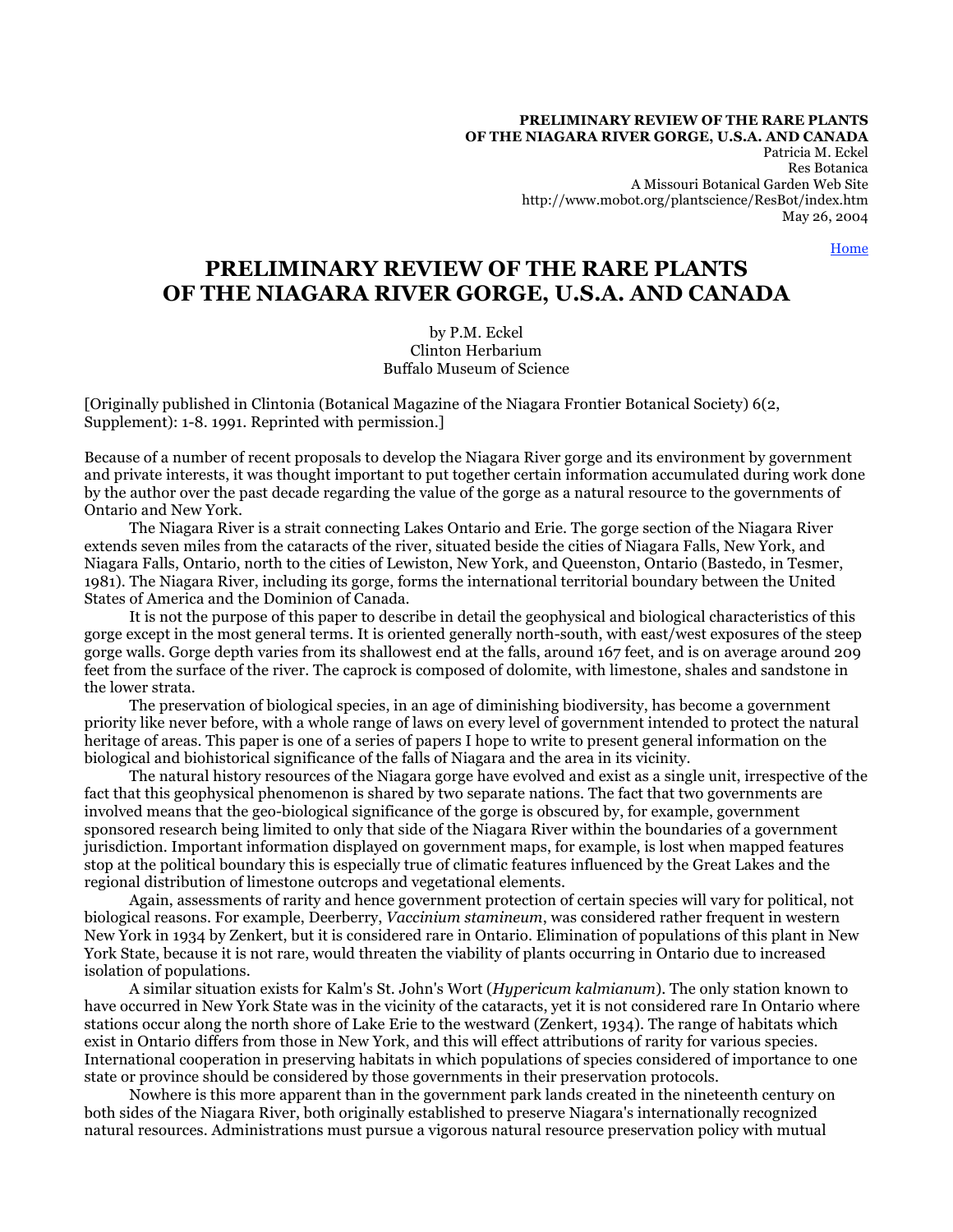benefit toward the protection policies of either country in order to ensure met preservation objectives. Ontario serves as a corridor for rare biological elements in New York State, and New York for Ontario.

 My researches into the Niagara Gorge flora, since begun systematically in 1984, recognize the general model, yet to be elaborated and tested, that the Niagara Gorge serves as part of a critical biological boundary between two Interconnected floristic types. The prairie element of species characteristic of areas to the west of Niagara extends through Niagara following the Great Lakes geophysical and climatic influence up at least as far as the St. Lawrence Seaway, or the far eastern end of Lake Ontario (see floristic maps by Kuechler, 1964 for a suggestion of this corridor). A pattern of limestone/dolomite exposures also appears to characterize this general area, further emphasizing edaphically, micro-climatic and geo-chemical characters reminiscent of the Great Plains, a great limestone basin. Rare plants in New York State with a plains affinity appear to favor this regional association with the Great Lakes, within which lies the Niagara gorge.

 The second biological boundary influencing the distribution of rarities at Niagara is the contact into Canada of what is known as the Carolinian floristic zone, occupying Ontario generally from the Bruce Peninsula east and south to and along the Great Lakes to the St. Lawrence River, but which is typical of and increasingly well developed south of Canada in the United States (Zenkert, 1934). The biological importance of this Carolinian zone flora, which occurs nowhere else in Canada is comparable to the tropical flora of the State of Florida, which occurs nowhere else in the United States. Deerberry is part of this flora south of Canada, reaching its northern limits in this part of southern Ontario again, most likely due to the moderating influence of the Great Lakes and edaphic characteristics.

 There is much more of natural historic significance in the Niagara gorge and adjacent areas than simply the statistical rarity of its plant species elements. It geological strata have formed the basis for paleontological research since the time of Charles Lyell and James Hall and was an important indicator of the extensive periods of slow change through time critical to establishing the immense chronology of geological time, and which was a fundamental precept of Lyell's student Charles Darwin's theory of biological evolution (see Eckel, 1989).

 Numerous type localities occur throughout the vicinity of Niagara Falls, including the type locality of a geologic stratum, the Goat Island Dolostone, ("Goat Island at the brink of Niagara Falls," Howell and Sanford, 1947; see also Zenger, 1965. For discussion and description of other strata In the Niagara gorge, see Tesmer, 1981).

 One of the syntypes of *Satureja glabella* var. *angustifolia* (Torr.) Svenson. as described by Torrey (1843) (as *Micromeria)* was collected on Goat Island, the other on Table Rock (Ontario). The type of *Liatris flexuosa* Thorn. was collected on the "east bank of the Niagara river, below the Falls," (Thomas, 1839), now probably a synonym for the rare Blazing Star, *Lyatris cylindracea* still growing in the gorge today.

 At least two bryophyte types derive from Niagara, one in Ontario; *Grimmia hookeri* Drumm. "On a stone near the falls of Niagara in Upper Canada [= *Ptychomitrium incurvum* (Schwaegr.) Spruce], and the other in New York: *Didymodon diversifolius* Austin, No. 115 Musci Appalachiani by Coe F. Austin, 1870, Hab. **...** about Niagara Falls, S. T. Oiney [= *Didymodon tophaceus*]*.*

 Fungi types include *Peziza hesperidea* C. & P. Goat Island is the type locality ("Among fallen leaves. Goat island, where it was first found. Clinton," Peck, 1873). *Puccinia clintonii* Peck (Leaves of Pedicularis. Goat island. Clinton. October, Peck, 1873. *Speira velutina* P. et C. "nov. sp." Goat Island. Ex Coil. G. W. Clinton, Buffalo, N.Y., Dec. 18, 1877 (BUF). *Thelephora willeyi* Clinton ("Goat Island."); correspondence at BUF demonstrates this is the type material of what is now referred to as *Stereum diaphanum*.

 Algae types include *Scytonema cataractae* H. C. Wood; "This species grows abundantly in Niagara River on the rocks below the great cataract," H. C. Wood (Kellicott in Day, 1883). Niagara Falls is the type locality for this species (Wood, H.C. Prodromus Proceedings of the American Philosophical Society Vol. XI, 1871). *Zonotrichia mollis* Wood. "In saxis irroratis, "Cave of the Winds," Niagara, Wood. (H. C. Wood, 1872, "A contribution to the history of the fresh-water algae of North America" Smithsonian Contribution to Knowledge 19. 241:1-262. *Zonotrichia parcezonata* Wood. "In saxis irroratis, "Cave of the Winds," Niagara, Wood (H.C. Wood, 1872, "A contribution to the history of the fresh-water algae of North America" Smithsonian Contribution to Knowledge 19. 241:1-262. *Stephanodiscus niagarae* was described by Ehrenberg from material collected at Niagara Falls, Ontario (Hakansson & Locker, 1981).

 Mollusk types occur in the area, such as *Pyrgulopsis letsoni* Walker. (= *Amnicola letsoni* Walker) found on the gravels on Goat Island (Letson 1901). Plant taxa are frequent with "Niagara" as their epithet, indicating their collection near the falls by working systematists, such as the mollusk *Gonlobasis niagarensis* Lea (Gonlobasis livescens nia*garensis* (Lea) (Calkin & Brett, 1978), Oeno*thera niagarensis* R. R. Gates, and the rare *Potamogeton niagarensis* of Tuckerman, found at the falls.

 Again, not only plants, but unique animals or animal behavior is in evidence in the Niagara environment, for example, a population of Fox Squirrel *(Sciurus niger)* occurs on Goat island, an island, part of the gorge, situated between the brinks of the cataracts in New York. This squirrel, abundant in the central and west-central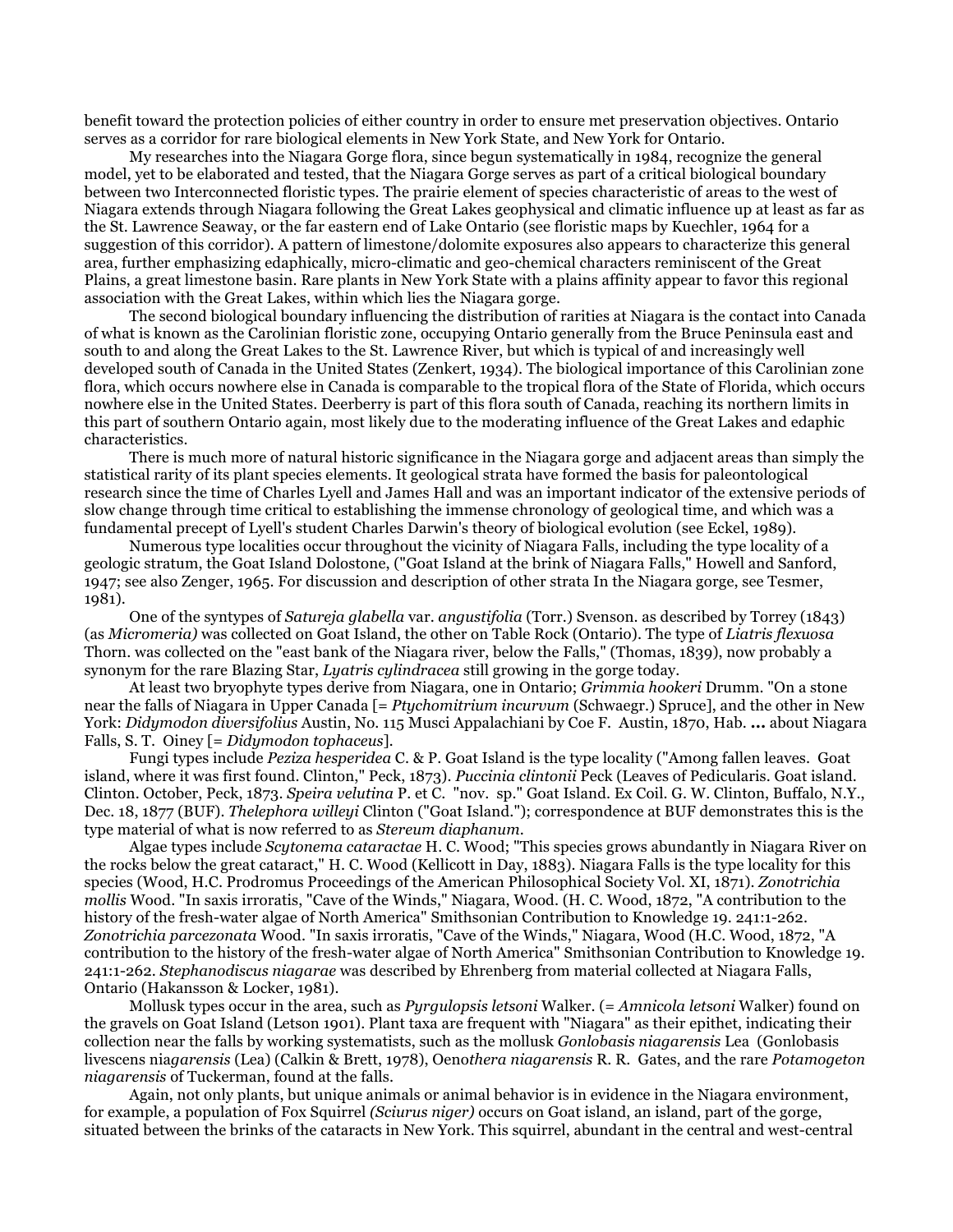United States is so rare in western New York State that it is frequently reported as absent from the State (Collins, 1981).

 Not least are the numbers of visitors to the falls of Niagara who have distinguished the history of botany, In whose publications, collections and personal journals the vegetation of Niagara has furthered the development of the science, individuals such as Andre Michaux, Asa Gray and Sir Joseph Dalton Hooker, Louis Agassiz and a host of others too numerous to mention here.

 Day (1888) recognized that "some of the rarest plants of western New York and Ontario grow in the neighborhood of Niagara river . . .," some of these being Fragrant Sumac (*Rhus aromatica*) found recently to occur on Goat Island, Upland White Aster (*Aster ptarmicoides*), Four-leaved Milkweed (*Asclepias quadrifolia)* and Red Mulberry (*Morus rubra*) in addition to several ferns, Walking Fern (*Camptosorus rhyzophyllus*) and Maidenhair Spleenwort *(Asplenium trichomanes),* again, recently found on Goat island.

 Nearly all the rare native species on Goat Island and other islands above the cataracts occur on the Island margins, roughly between the land and the river: at the edge of herbaceous mats and dolomite pavement, on the very edge of the cliff and the open air in the spray zone at Terrapin Point, and historically in the old Terrapin Point habitat, now absent, between the river and the mainland, in or near the spray zone, just above the Horseshoe Falls (*Hypericum kalmianum*, *Parnassia glauca, Justicia americana*, all now absent from this area).

 Both weedy species, alien and native, and rare plants grow where there is unusual opportunity, for example, by reason of recent human disturbance of the typical growing conditions in the region (typical of weeds), or natural disturbance through time, that is, where natural disturbance is characteristic of the environment, and was in effect when the (rare) species first became introduced. Alien species whose establishment is unusual (rare) are also indicative of an unusual environment, and so these are included with the rare plant list below. Note that Niagara Falls was an important point of railroad transit between the two countries in the decade before the turn of the century and later, and is still considerably important in this regard. It is probable that many alien species entered the Niagara flora from this source, and from the considerable horticultural plantings and garden refuse of the government parks.

 ". . . Marie-Victorin (1938) pointed out that several western plants, when grown in limestone beds at the Montreal Botanical Garden, increased their area and throve vigorously until finally crowded out by weeds. Several botanists, including Griggs (1934, 1940), had already noted that weeds are often found in the same habitat as rare plants. Species of both groups are adapted to survive on such typical rare-plant habitats as unstable seacliffs and river-gravels, but would be eliminated if the erosion cycle were able to reach a stage permitting establishment of the normal forest-flora of the region. The rare plants share the sun-loving character of weeds. The limestone cliffs, because of their splintered and angular type of weathering (with formation of extensive talus slopes at the base), will still bar conquest by the forest for an indefinite period" (Scoggan, 1978).

 Most of the rare plants occurring at Niagara, noted by the New York Natural Heritage Program, were well known to New York botanists since Torrey's New York flora of 1843. George Clinton, who provided the first list of the plants of Buffalo and vicinity (1863), relied on Torrey's work for the relocation of plants of interest at Niagara, as had David Day (1888) on to the work of Charles Zenkert in 1934. It was no surprise to find stations of, for example, the Sky-blue Aster *(Aster oolentangiensis)* at the stations indicated in the literature and elsewhere in similar habitats in the gorge, nor Blazing Star *(Liatris cylindracea),* White Camus *(Zygadenus* glaucus), Fringed Gentian (*Gentianopsis procera*), Four-flowered Loosestrife (*Lysimachia quadriflora).* Continued systematic search, an consequence of increasing Interest in Niagara's historic flora by the Ontario Ministry of Natural Resources and the New York State Department of Environmental Conservation, may yet reveal extant and additional stations of important species in the gorge flora.

 Additional stations of New York rare plants which I have found in the field, and for which I have no previous record of occurrence in the gorge flora, include a variety of Ninebark *(Physocarpus opulifolius* var. *intermedius)* which is considered a rarity in New York State, two Sedge species from the Goat island complex *(Carex garberi,* for which subsequent gorge stations have been found, and (*Carex molesta*), a Speedwell *(Veronica peregrina* var*. xalapensis)* and Clearweed *(Pilea fontana)* from Goat Island, and Sylvan Spear-Grass (*Poa* sylvestris*)* up near Lewiston, New York. This gives an indication that the flora has many surprises yet to offer.

 Smooth Cliff-brake (*Pellaea glabella*): Up until 1934, the only species of *Pellaea* reported for western New York State was *P*. *atropurpurea* (L.) Link, or Purple Cliff Brake (Zenkert, 1934). Subsequently, the material from the Niagara River Gorge at BUF has been re-identified by Stanley J. Smith, Curator of Botany of the New York State Museum, and later by Richard H. Zander, Curator of the Clinton Herbarium (BUF) to be *P. glabella* according to the characters detailed by Mitchell *&* Sheviak, (1981). The present writer has reviewed the relevant specimens at BUF and examined living populations in the Niagara gorge, and concurs with the changes in identification. Day's reference to *P. atropurpurea* ("Formerly on Goat Island and the Three Sisters. Not lately seen by us. Probably extirpated," Day, 1888) has been referred in this report to Pel*laea glabella.*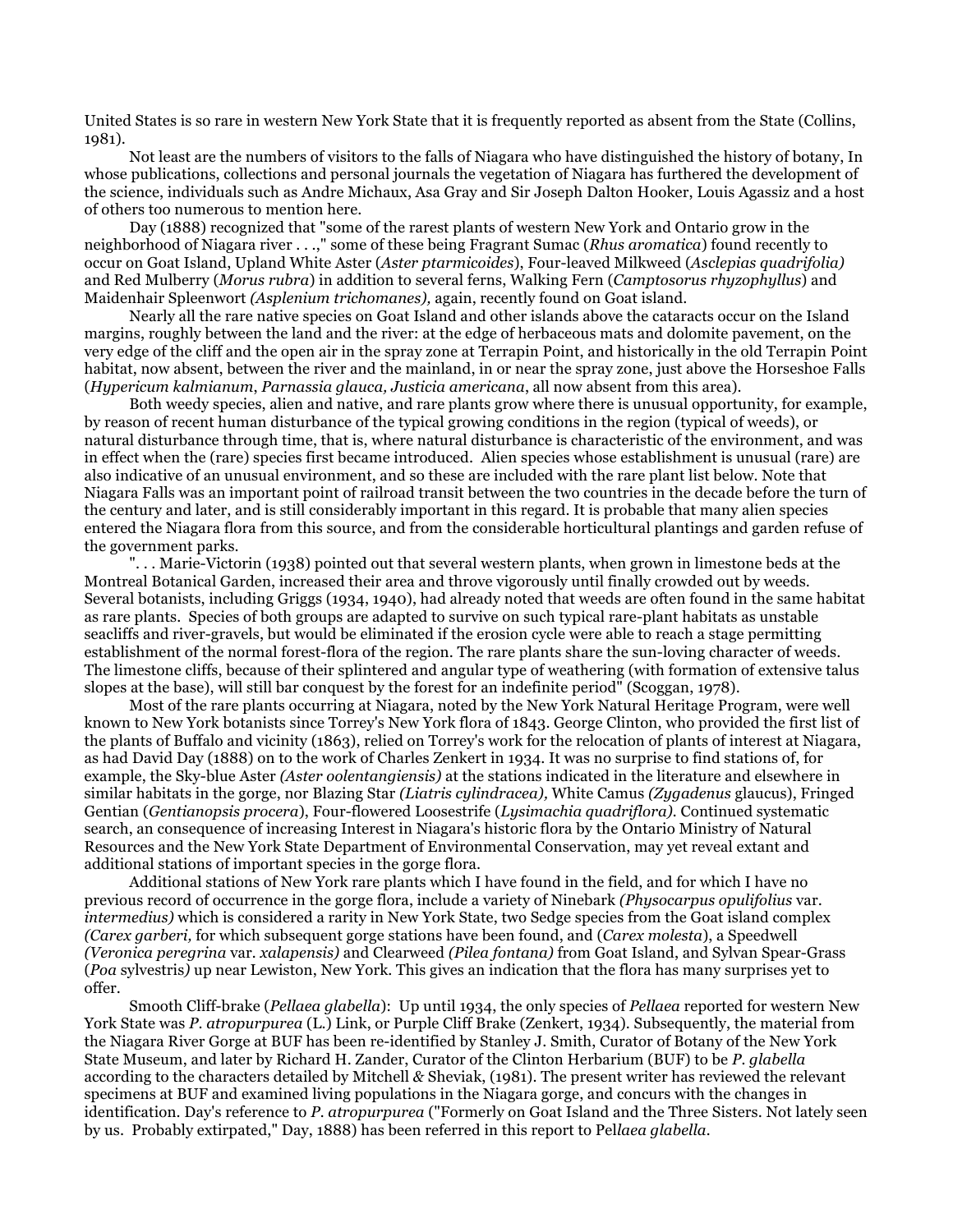One specimen collected by George Clinton and hence dating prior to 1885, with no locality given (Herb. No. 35310) is *Pellaea glabella* by most characters, except it has very long stalks on its lower pinnae. It probably derives from the Niagara River gorge, as no other station for the genus occurs in western New York, or was reported from the Niagara Frontier Region before 1934 (Zenkert, 1934). Some doubt may exist whether *P. atropurpurea* occurs in the Niagara Frontier region at all. Day (1901) mentioned two species of *Pellaea* growing in the vicinity of Niagara Falls: *P. gracilis* and *P. atropur*purea. *Pellaea glabella* is rare in New York State (Clemants, 1988), whereas *P. atropurpurea* is rare in Canada.

 Since 1986, I have been maintaining a bibliographic and specimen database of plants known for the Niagara gorge and its vicinity, for areas in both the United States and Canada. The basis for these reports is a study provided to the New York State Department of Parks in January of 1990 by the author, and a report provided to the Niagara Frontier Chapter of the Adirondack Mountain Club in 1986. There are presently 1,272 species, not including varieties nor doubtfully occurring taxa. A crude calculation of the area under study involves a square of the following dimensions;

 Length: 16 miles (seven mile gorge, length doubled since both vegetated sides are considered as one linear unit, plus the addition of two miles to include one mile above the cataracts on both sides of the river).

 Width: 459 feet (200 feet perpendicular to the rim of the gorge) plus 209 feet average height of the gorge above river level plus 50 feet of the angle of talus slope and flat shelving parallel to the river).

 The estimated area is less than two square miles, including such adjacent areas as Devil's Hole, Devaux Woods, Goat Island, Dufferin islands, and Niagara Glen.

 The figure 1,272 species for this area is not an indication of the total number of species occurring there at any one time, but the total number of species reported over a century of exploration. The number represents the total flora of the Niagara River gorge and vicinity.

 The recently published flora of the entire New York State county of Cattaraugus (Eaton & Schrot, 1987) recorded 1280 species for 1313 square miles. For the Niagara Frontier Region, an area of 7,850 square miles, 1597 species are recorded (Zander & Pierce, 1979). The recorded flora of the Niagara gorge and vicinity is the equivalent of that of a county flora, and constitutes 80 percent of the flora of a region. Admittedly, there is some danger in pushing this interpretation too hard, but an attempt is being made to give a hint of the biological uniqueness of the study area. Although Day (1888) did not draw comparisons, his catalogued total, which roughly followed the same study area described above, represented 70 percent of the same regional area known in 1882. Additional taxa continue to be added to the gorge flora with continued fieldwork.

 In another attempt to indicate the extraordinary biological resource value of this area, I have extracted general lists of rare species known to have existed there. A species occurs on a list only if I have a record for its occurrence in New York and/or Ontario, that is, species noted from one side of the river are only noted if rare in the respective state or province in which the stations are recorded. For example, although a species may be rare in both Ontario and New York, if the plant has only been noted for Ontario, I give no indication of its status in New York. The lists are incomplete due to certain nomenclatural issues, specimen and bibliographic problems.

 Note that the most intense collecting activity occurred in the decades around the turn of the century, and no indication is given whether populations persist today. The nomenclature follows Zander and Pierce (1979). Although the flora has value to the natural resource calculation for New York State, the value to the entire nation of Canada of populations recorded for the western side of the river is quite spectacular.

 Cryptogamous taxa will be treated in another paper in a recently created "New York Rare Bryophytes Newsletter" issued by the New York Botanical Garden, where species of rare mosses and hepatics known to have occurred in the Niagara gorge and which have been recently discovered will be addressed.

 Additional published reports on the biological value of the Niagara gorge are expected to be issued soon by the Ontario Department of Natural Resources and the Natural Heritage unit of the New York State Department of Environmental Conservation.

#### **LIST OF HISTORIC RECORDS OF RARE PLANTS OF THE NIAGARA RIVER GORGE AND VICINITY**

#### **Rare in Canada**

The following species are rare in Canada, except where noted as Ontario only (Argus & White, 1977; Dore & McNeill, 1980). Note: the Argus and White publication has been significantly updated since, but its indications of rarity are adequate for the general purposes of this paper. [Z&P] includes plants rare in the Niagara Frontier Region, as defined below (i.e., usually not considered rare in the whole of New York State).

*Agastache scrophulariaefolia* (Willd.) Ktze. Purple Giant Hyssop [Z&P] *Agrimonia parviflora* Ait. Small-flowered Agrimony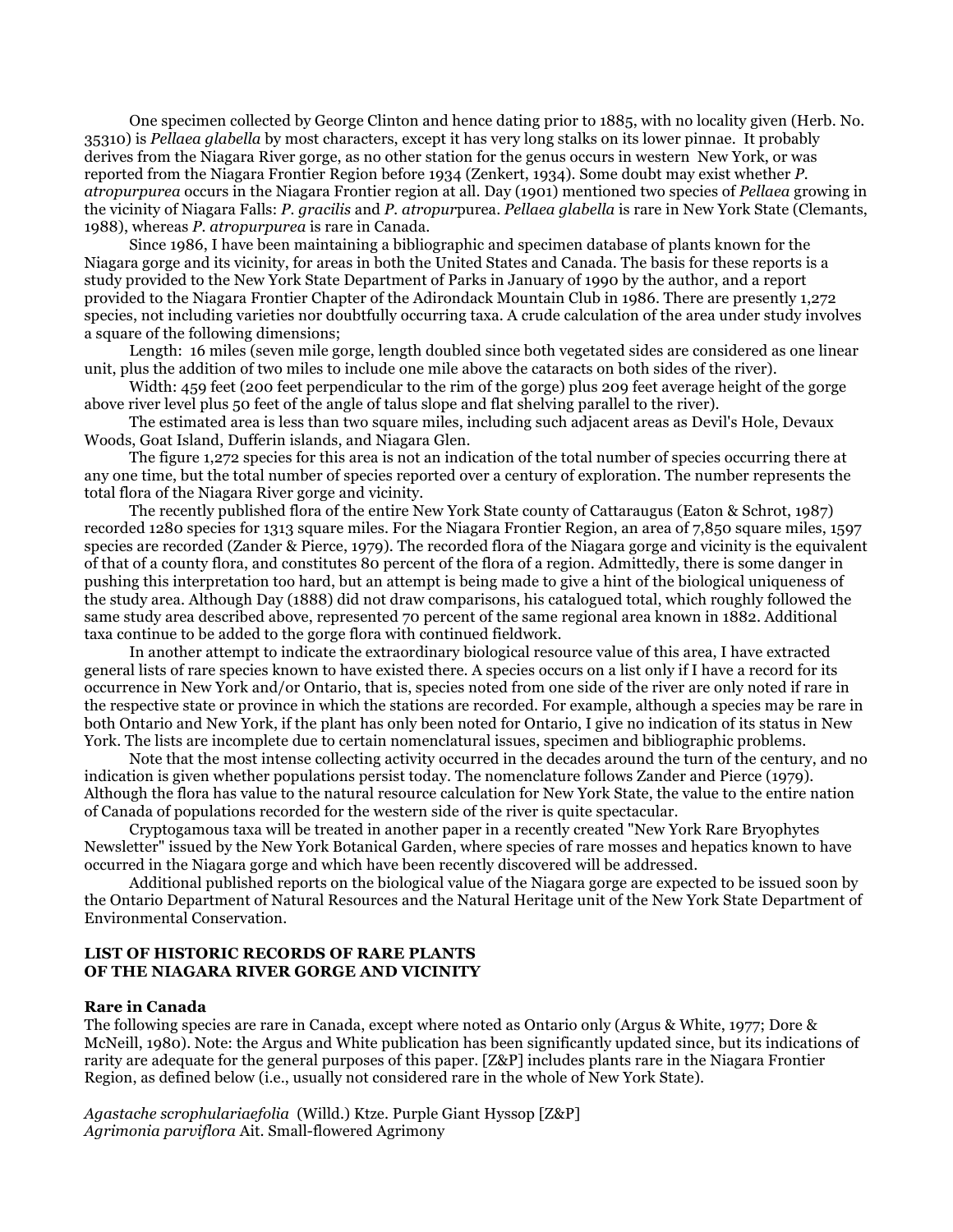*Anemonella thalictroides* (L.) Spach. Rue Anemone *Arabis canadensis* L. Sickle-pod *Arabis lyrata* L. var. *lyrata* Lyre-leaved Rock Cress *Asclepias exaltata* L. Poke Milkweed *Asclepias quadrifolia* Jacq. Four-leaf Milkweed (Ontario) [Z&P] *Asplenium platyneuron* (L.) Oakes Ebony Spleenwort [Z&P] *Aster divaricatus* L. White Wood Aster *Aster prenanthoides* Muhl. Crooked-stem Aster *Aster undulatus* Mill. Wavey-leaved Aster [Z&P] *Aureolaria flava* (L.) Farwell. Smooth False Foxglove *Aureolaria virginica* (L.) Pennell. Downy False Foxglove *Aureolaria pedicularia* (L.) Raf. Lousewort *Azolla caroliniana Wilid.* Carolina Azolla *Betula lenta* L. Black Birch *Bidens coronata* (L.) Britt. Tickseed *Bromus purgans* L. Hairy Wood Chess (Ontario) *Campanula americana* L. Tall Bellflower *Cardamine douglassii* (Torr.) Britt. Purple Spring Cress *Carex oligocarpa* Schkuhr. Few-fruited Sedge *Carex prasina* Wahl. Drooping Sedge *Carex torta* Boott. Twisted Sedge (Ontario) *Carex trichocarpa* Muhl. Hairy-fruited Sedge [Z&P] *Carex virescens* Muhl. Downy Green Sedge (Ontario) [Z&P] *Carya glabra* (Mill.) Sweet. Pignut Hickory (Ontario) *Chimaphila maculata* (L.) Pursh. Pipsissewa *Cimicifuga racemosa* (L.) Nutt. Black Snakeroot *Cinna arundinacea* L. Wood Reed Grass " *Collinsoma canadensis* L. Citronella Horsebalm *Conopholis americana* (L.) Wallr. Cancerroot *Corallorrhiza odontorhiza* (Wilid.) Nutt. Autumn Coral-root [Z&P] *Coreopsis lanceolata* Lance-leaved Tickseed (Ontario) [Z&P] *Corispermum hyssopifolium* L. Bugseed (Ontario) *Cornus florida* L. Flowering Dogwood [Z&P] *Cubelium concolor* (Forst.) Raf. Green Violet [Z&P] *Desmodium ciliare* (Muhl.) DC. Hairy Smallflowered Tick Trefoil *Desmodium cuspidatum* (Muhl.) Loud. Pointedleaved Tick Trefoil *Desmodium rotundifolium* (Michx.) DC. Roundleaved Tick Trefoil *Dioscorea villosa* L. Wild Yam *Disporum lanuginosum* (Michx.) Nichols. Yellow Mandarin *Elymus villosus* Muhl. Slender Wild Rye *Erythronium albidum* Nutt. White Adder's Tongue *Euonymus atropurpureus* Jacq. Wahoo [Z&P] *Eupatorium purpureum* L. Bluestemmed Joepye Weed *Floerkea proserpinacoides* Wilid. False Mermaid *Galium pilosum* Alt. Hairy Bedstraw [Z&P] *Gaura biennis* L. Biennial Gaura *Hieracium gronovii* L. Hairy Hawkweed [Z&P] *Hieracium paniculatum* L. Panicled Hawkweed [Z&P] *Hieracium venosum* var. *nudicaule* (Michx.) Farw. Rattlesmake Weed *Hydrophyllum canadense* L. Water Leaf *Hypoxis hirsuta* (L.) Cov. Star Grass (Ontario) [Z&P] *lpomoea pandurata* (L.) G.F. W. Meyer Man-ofthe-earth *Juglans nigra* L. Black Walnut *Justicia americana* (L.) Vahl. Water-willow [ZAT] *Lespedeza intermedia* (S. Wats.) Britt. Wandlike Bush-clover *Liriodendron tulipifera* L. Tulip Tree *Lithospermum latifolium* Michx. Broad-leaved Gromwell [Z&P] *Lupinus perennis* L. Sundial Lupine [Z&P]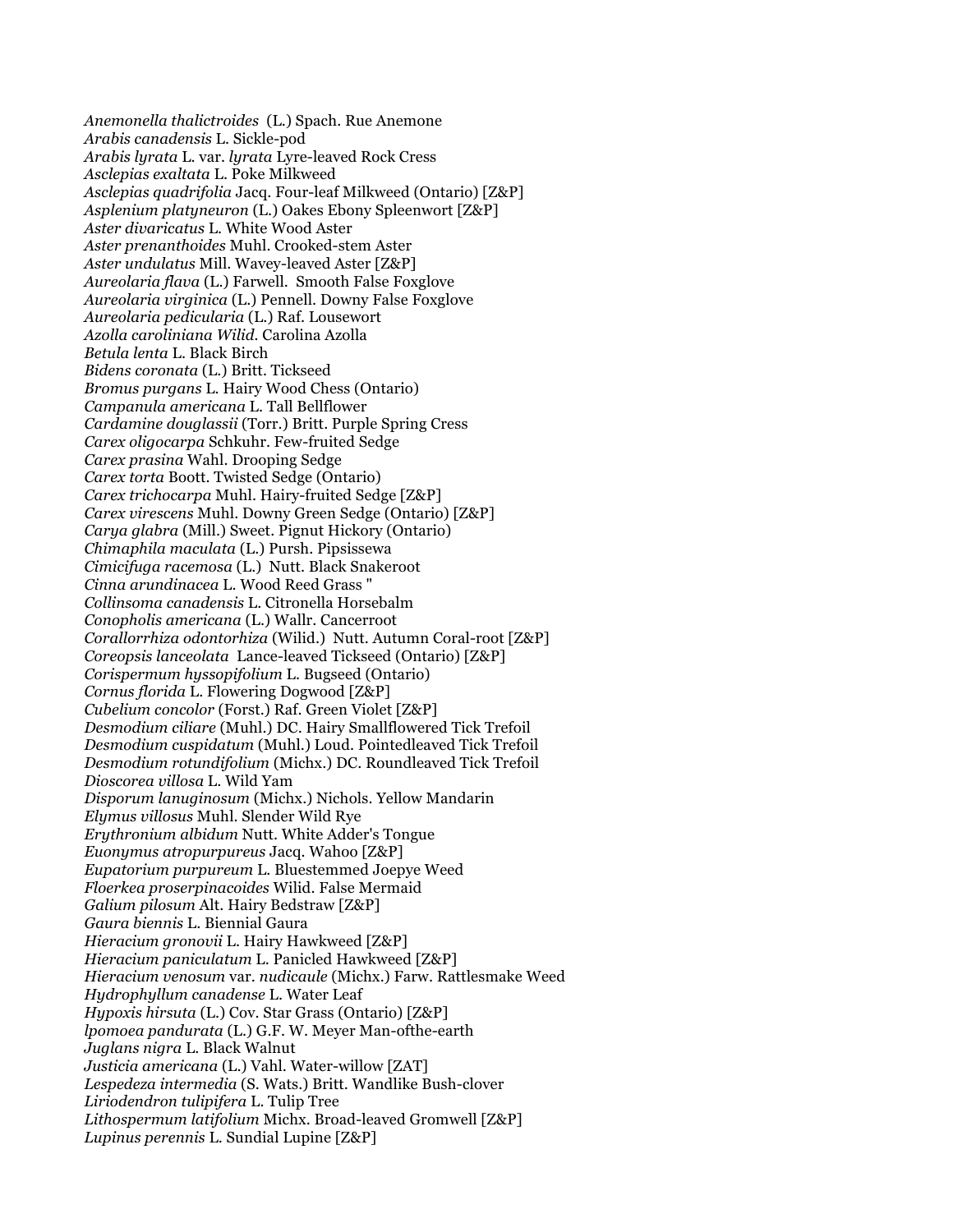*Monarda didyma* L. Oswego Beebalm *Morus rubra L. Red* Mulberry *Muhlenbergia schreberi* J.F.Gmelin. Nimble will *Muhlenbergia sylvatica* Torr. Woodland Dropseed, Forest Muhly *Muhlenbergia tenuiflora* (Wilid.) BSP. Slender Satin Grass [Z&P] *Myosotis verna* Nutt. Early Forget-me-not [Z&P] *Nyssa sylvatica* Marsh. Black Tupelo *Panax quinquefolium* L. Ginseng [Z&P] *Panicum dichotomum* L. Forked Panicum *Pedicularis lanceolata* Michx. Swamp Louse wort *Polanisia dodecandra* (L.) DC. Clammyweed *Polygonatum biflorum* (Walt.) Ell. Great Solomon's Seal [Z&P] *Polymnia canadensis* L. Small-flowered Leafcup *Polystichum lonchitis* (L.) Roth Holly Fern ( Ontario) *Prunus americana* Marshall. Wild Plum *Quercus bicolor* Wilid. Swamp White Oak *Quercus palustris* Muench. Pin Oak *Quercus prinoides* Wilid. Dwarf Chestnut Oak *Quercus muhlenbergli* Engelm. Yellow Oak *Quercus prinus* L. Chestnut Oak *Solidago arguta* Ait. Cut-leaf Goldenrod *Solidago patula* Muhl. Rough-leaved Goldenrod *Solidago ulmifolia* Muhl. Elm-leaved Goldenrod [Z&P] *Sporobolus asper* (Michx.) Kunth. Rush-grass [Z&P] *Swertia caroliniensis* (Walt.) Ktze. American Columbo [Z&P] *Vicia caroliniana* Walt. Carolina Vetch *Spiranthes lucida* (H.H.Eat.) Ames Wildleaf Lady's Tresses (Ontario). *Thaspium barbinode* (Michx.) Nutt. Hairyjointed Meadow Parsnip *Triodanis perfoliata* (L.) Nieuwl. Clasping Venus' Looking Glass (Ontario) *Uvularia perfoliata* L. Perfoliate Bellwort (Ontario) *Vaccinium stamineum* L. Deerberry *Vaccinium vacillans* Kalm ex Torr. Latefruiting Blueberry

Rare in both Canada and New York Status as given by Natural Heritage Trust (DEC), Clemants (1988). Stations of these have been recorded for both sides of the Niagara River.

*Agastache nepetoides* Yellow Giant-Hyssop *Aplectrum hyemale* (Muhl.) Nutt. Putty-root *Asclepias viridiflora* Green Milkweed *Asimina triloba* (L.) Dunal. Pawpaw. *Astragalus neglectus* (T.& G.) Sheldon. Cooper's Milk-vetch. *Carex complanata* Torr. & Hook. Northern Hirsute Sedge. Canada, New York *Chamaelirium luteum* (L.) Gray. Fairywand *Cornus drummondii* C.A.Meyer. Drummond's Dogwood *Hydrastis canadensis* L. Golden Seal *Jeffersonia diphylla* (L.) Pers. Twinleaf *Pterospora andromedea* Nutt. Pine Drops (Ontario) *Solidago ohioensis* Riddell. Ohio Goldenrod

### **Rare in New York (Native)**

Status according to the Natural Heritage Trust (DEC), Clemants (1988). Stations recorded in New York State.

*Bidens laevis* (L.) BSP. Larger Bur Marigold *Carex retroflexa* Muhl. Reflexed Sedge *Cynoglossum boreale* Fernald. Northern Wild Comfrey *Cyperus odoratus* L. Fragrant Cyperus *Lathyrus ochroleucus* Hook. Cream-colored Vetchling *Onosmodium virginianum* (L.) DC. Virginia False Gromwell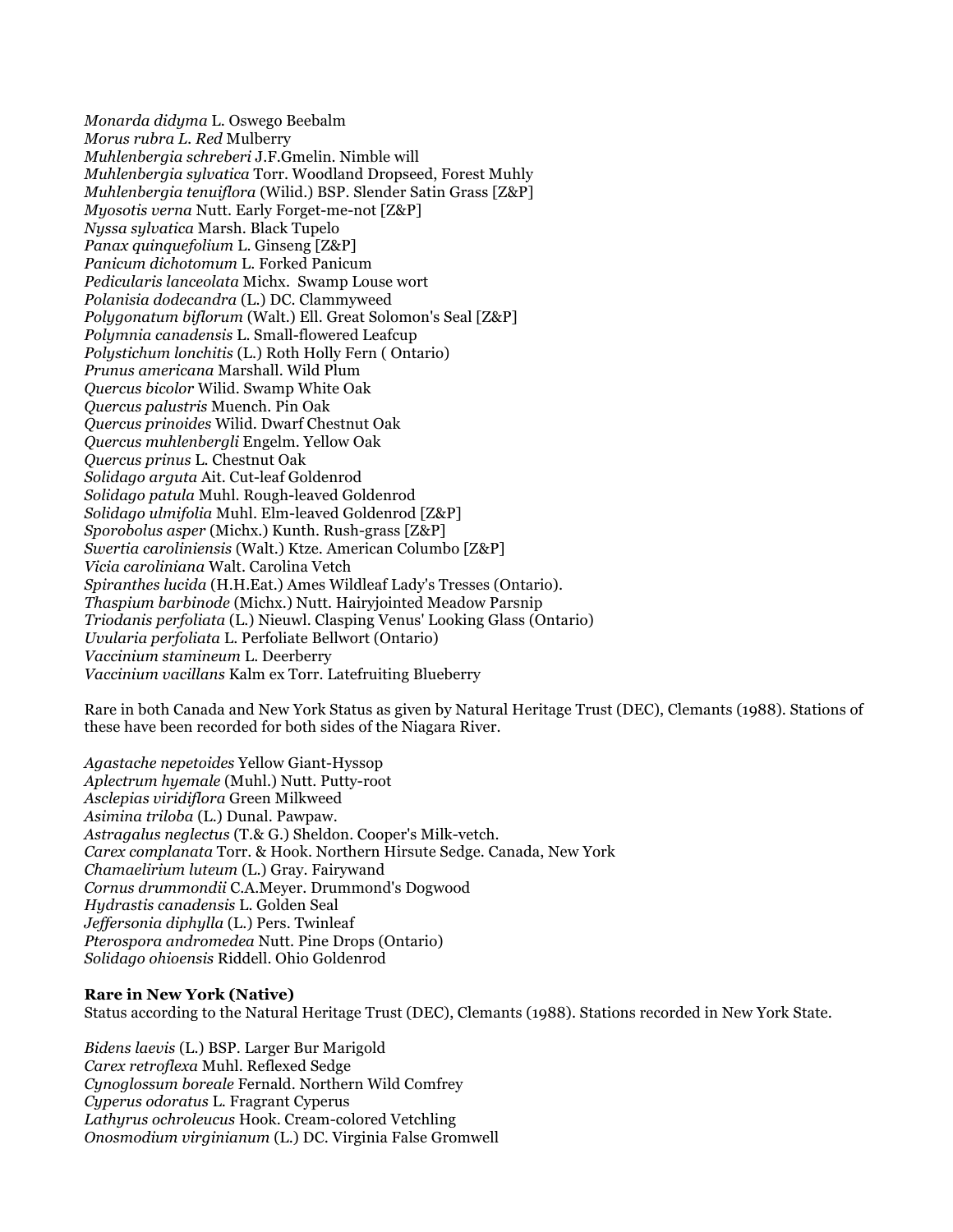*Scutellaria parvula* Michx. Small Skullcap *Solidago rigida* L. Stiff Goldenrod

Additional rare alien species, cf. Mitchell (1986, no Ontario plants are noted for bibliographic reasons).

*Cerastium semidecandrum* L. Small or Spring Mouse-ear Chickweed *Cymbalaria muralis* Gaertn., Mey. & Scherb. Kenilworth Ivy *Diplotaxis muralis* (L.) DC. Sand Rocket *Diplotaxis tenuifolia* (L.) DC. Wall Rocket

### **Plants rare only in the Niagara Frontier Region**

This area encompasses a circle with a fifty-mile radius with its center in Buffalo (Zander & Pierce, 1979), an area of about 7,850 square miles, including much of the eight westernmost counties of New York State, and the Regional Municipality of Niagara, Province of Ontario. Stations recorded for either side of the river or both.

*Arabis drummondii* Drummond's Rock-cress *Asclepias verticillata* Whorled Milkweed *Aster ptarmicoides* (Nees) Torr. and Gray. Upland White Aster *Bromus kalmii* Gray. Kalm Brome *Callitriche verna* L. Water Starwort *Camptosorus rhizophyllus* (L.) Link. Walking Leaf *Carex aquatilis* Wahl. Northern Water Sedge *Carex rostrata* Stokes. Beaked Sedge *Carex straminea* Wilid. Straw Sedge *Cassia marylandica* L. Wild Senna *Castilleia coccinea* Spreng. Painted Cup *Cerastium nutans* Raf. Nodding Chickweed *Cinna latifolia* (Trev.) Griseb. Drooping Woodreed *Desmodium pauciflorum* (Nutt.) DC. Fewflowered Tick Trefoil *Convolvulus spithamaeus* L. Hedge Bindweed *Corylus americana* Walt. American Hazelnut *Deschampsia flexuosa* (L.) Trin. Common Hair Grass *Dulichium arundinaceum* (L.) Britt. Dulichium *Equisetum laevigatum* A. Br. Smooth Scouringrush *Helianthemum canadense* (L.) Michx. Frostweed *Isanthus brachiatus* (L.) BSP. False Pennyroyal *Monarda clinopodia* L. Basil Beebalm *Polygala senega* L. Seneca Snakeroot *Potentilla fruticosa* L. Shrubby Cinquefoil *Puccinellia pallida* (Torr.) Clausen. Pale Manna-grass *Robinia viscosa* Vent. Clammy Locust *Senecio pauperculus* Michx. Balsam Groundsel *Sisyrinchium montanum* Greene. Mountain Blue-eyed Grass *Solidago uliginosa* Nutt. Bog Goldenrod *Spiraea latifolia* (Ait.) Borkh. Broad-leaved Meadow-sweet *Sporobolus neglectus* Nash. Small Rush Grass *Utricularia cornuta* Michx. Horned Bladderwort

Rare alien species:

*Butomus umbellatus* L. Flowering Rusl *Camelina microcarpa* Andrz. Small-fruited False Flax *Camelina sativa* (L.) Crantz. False Flax *Centauria maculosa* Lam. Spotted Centaurea *Cerastium arvense* L. Field Chickweed *Cerastium viscosum* L. Clammy Mouse-ear Chickweed *Cynanchum nigrum* (L.) Pers. Black Swallowroot *Cynosurus cristatus* L. Crested Dogtail